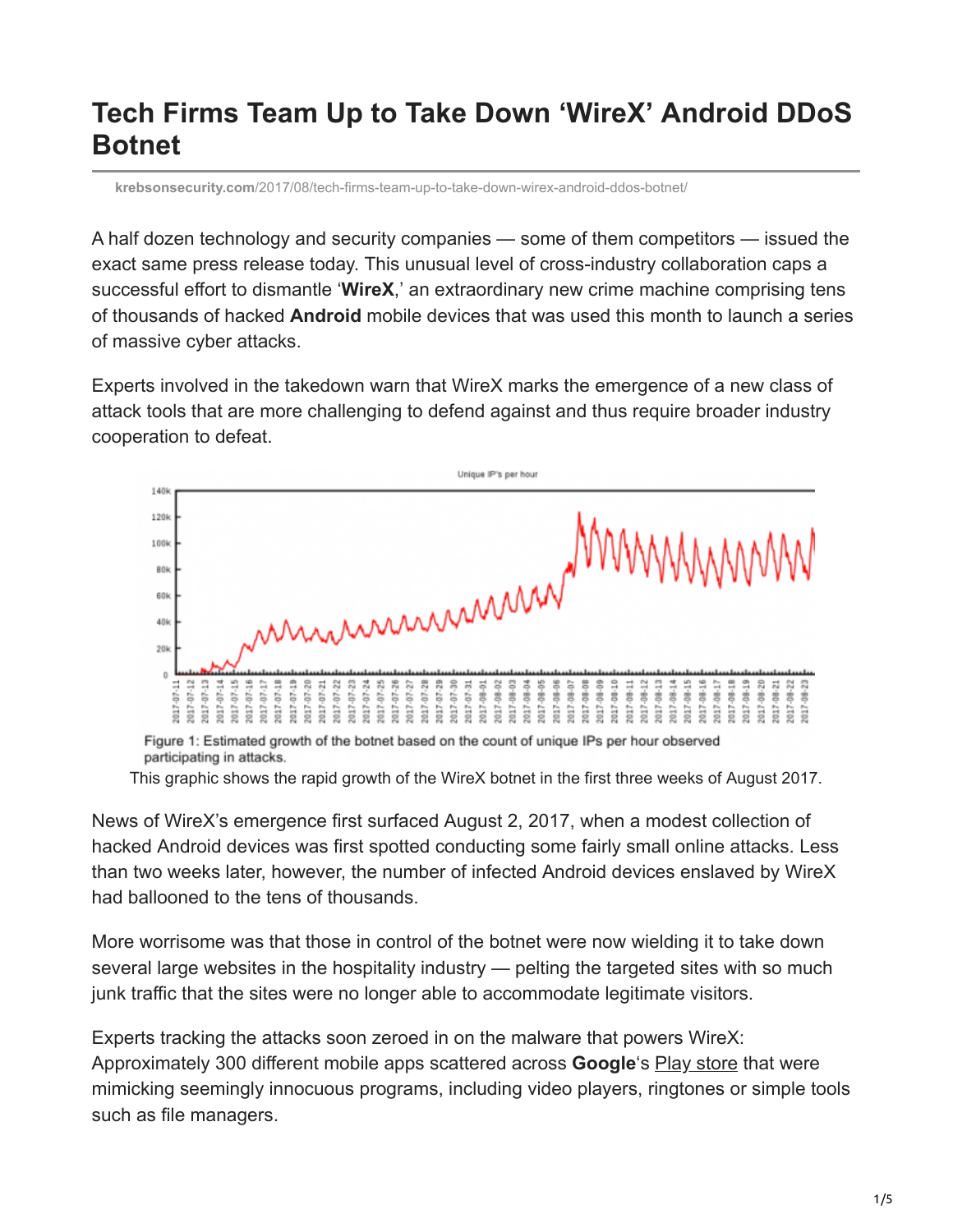"We identified approximately 300 apps associated with the issue, blocked them from the Play Store, and we're in the process of removing them from all affected devices," Google said in a written statement. "The researchers' findings, combined with our own analysis, have enabled us to better protect Android users, everywhere."

Perhaps to avoid raising suspicion, the tainted Play store applications all performed their basic stated functions. But those apps also bundled a small program that would launch quietly in the background and cause the infected mobile device to surreptitiously connect to an Internet server used by the malware's creators to control the entire network of hacked devices. From there, the infected mobile device would await commands from the control server regarding which Websites to attack and how.



A sampling of the apps from Google's Play store that were tainted with the WireX malware.

Experts involved in the takedown say it's not clear exactly how many Android devices may have been infected with WireX, in part because only a fraction of the overall infected systems were able to attack a target at any given time. Devices that were powered off would not attack, but those that were turned on with the device's screen locked could still carry on attacks in the background, they found.

"I know in the cases where we pulled data out of our platform for the people being targeted we saw 130,000 to 160,000 (unique Internet addresses) involved in the attack," said **Chad Seaman**, a senior engineer at **Akamai**, a company that specializes in helping firms weather large DDoS attacks (Akamai protected KrebsOnSecurity from hundreds of attacks prior to the large Mirai assault last year).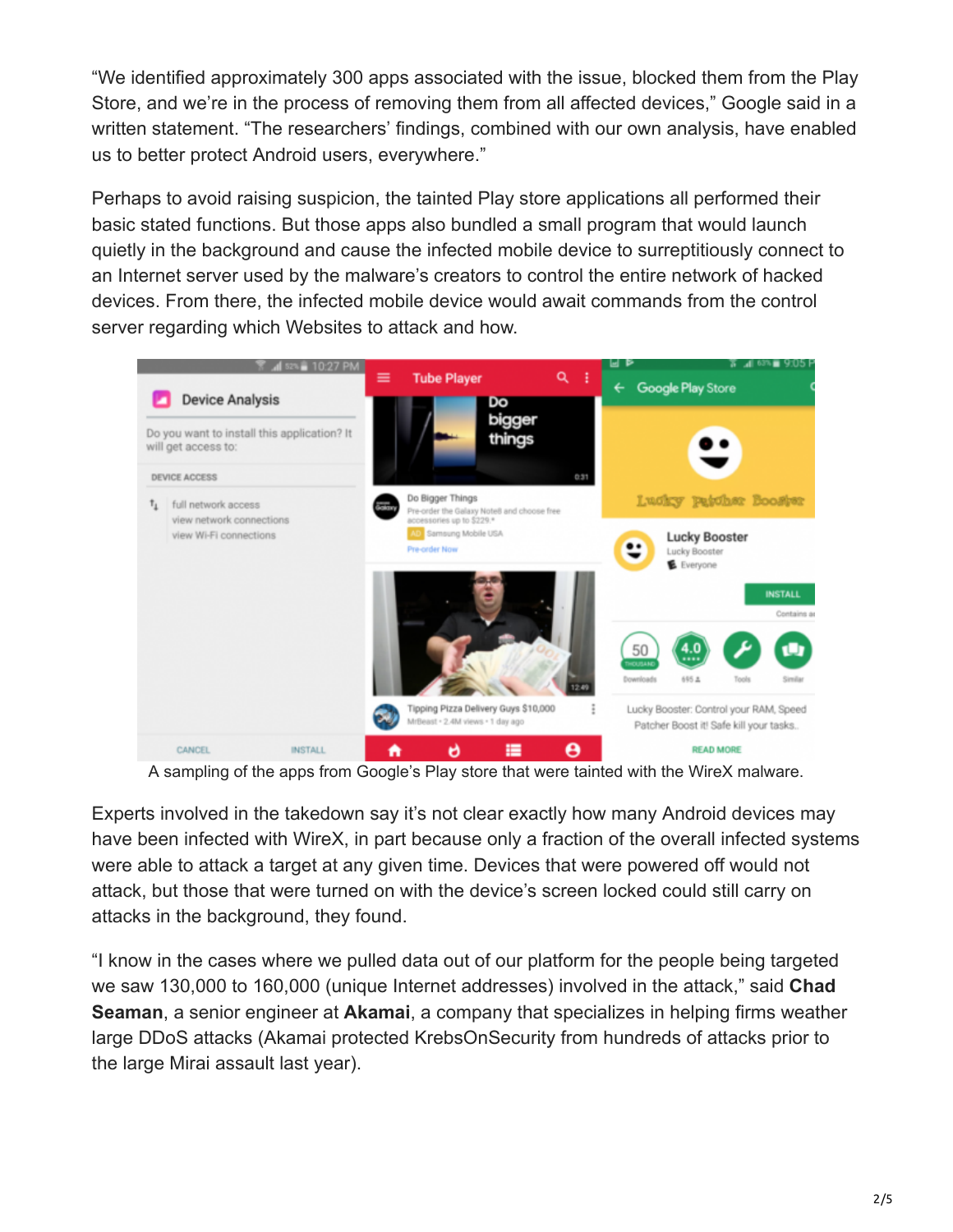The identical press release that Akamai and other firms involved in the WireX takedown agreed to publish says the botnet infected a minimum of 70,000 Android systems, but Seaman says that figure is conservative.

"Seventy thousand was a safe bet because this botnet makes it so that if you're driving down the highway and your phone is busy attacking some website, there's a chance your device could show up in the attack logs with three or four or even five different Internet addresses," Seaman said in an interview with KrebsOnSecurity. "We saw attacks coming from infected devices in over 100 countries. It was coming from everywhere."

## **BUILDING ON MIRAI**

Security experts from Akamai and other companies that participated in the WireX takedown say the basis for their collaboration was forged in the monstrous and unprecedented distributed denial-of-service (DDoS) attacks launched last year by [Mirai](https://krebsonsecurity.com/?s=mirai&x=0&y=0), a malware strain that seeks out poorly-secured "Internet of things" (IoT) devices such as security cameras, digital video recorders and Internet routers.

The first and largest of the Mirai botnets was used in a giant attack last September that [knocked this Web site offline for several days](https://krebsonsecurity.com/2016/09/the-democratization-of-censorship/). Just a few days after that — when the source code that powers Mirai was [published online](https://krebsonsecurity.com/2016/10/source-code-for-iot-botnet-mirai-released/) for all the world to see and use — dozens of copycat Mirai botnets emerged. Several of those botnets were used to conduct massive DDoS attacks against a variety of targets, leading to widespread Internet outages for many top Internet destinations.

**Allison Nixon**, director of security research at New York City-based security firm [Flashpoint](https://www.flashpoint-intel.com/), said the Mirai attacks were a wake-up call for the security industry and a rallying cry for more collaboration.

"When those really large Mirai DDoS botnets started showing up and taking down massive pieces of Internet infrastructure, that caused massive interruptions in service for people that normally don't deal with DDoS attacks," Nixon said. "It sparked a lot of collaboration. Different players in the industry started to take notice, and a bunch of us realized that we needed to deal with this thing because if we didn't it would just keep getting bigger and rampaging around."

Mirai was notable not only for the unprecedented size of the attacks it could launch but also for its ability to spread rapidly to new machines. But for all its sheer firepower, Mirai is not a particularly sophisticated attack platform. Well, not in comparison to WireX, that is.

## **CLICK-FRAUD ORIGINS**

According to the group's research, the WireX botnet likely began its existence as a distributed method for conducting "[click fraud,](https://en.wikipedia.org/wiki/Click_fraud)" a pernicious form of online advertising fraud that will cost publishers and businesses an estimated \$16 billion this year, according to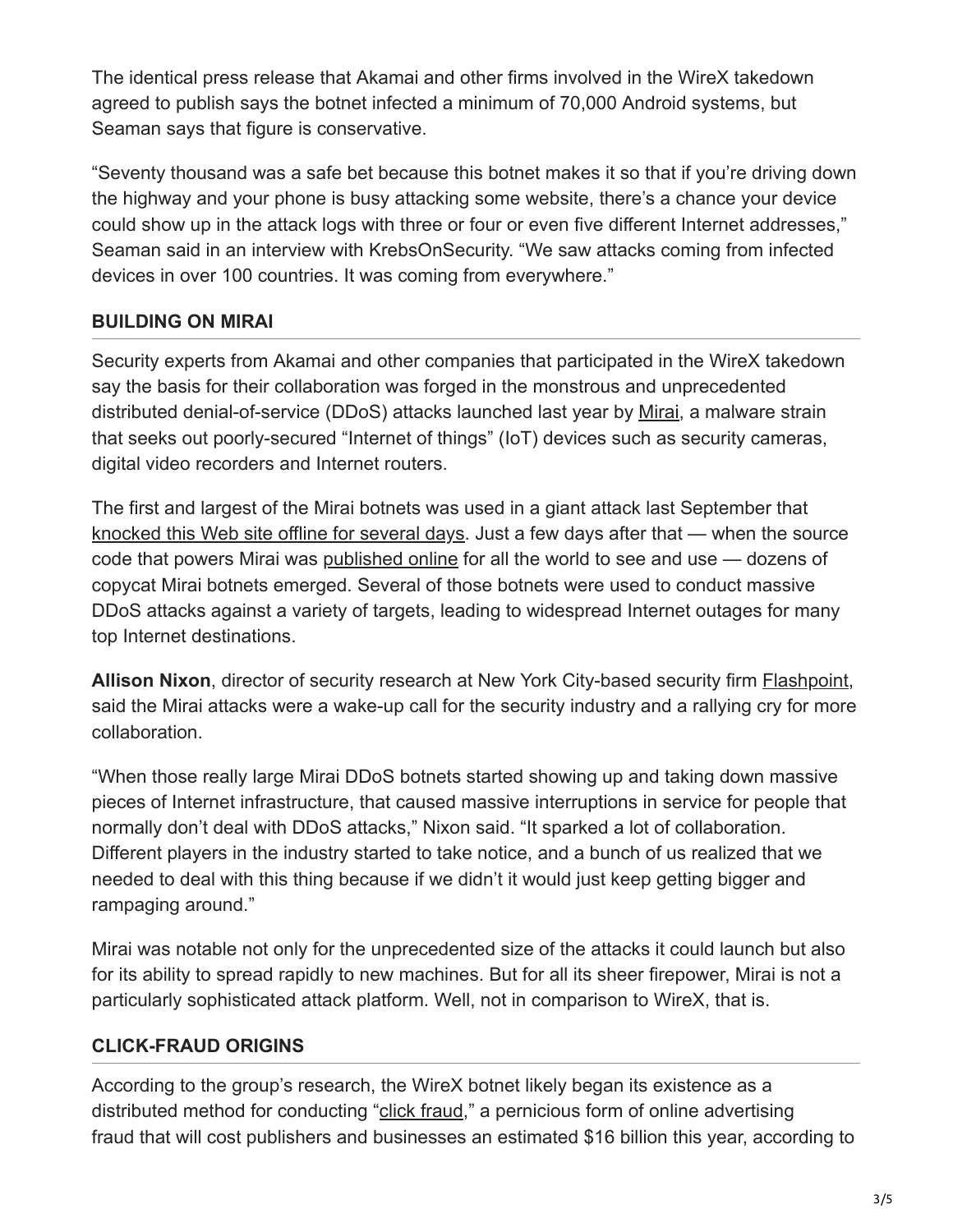[recent estimates](https://www.cnbc.com/2017/03/15/businesses-could-lose-164-billion-to-online-advert-fraud-in-2017.html). Multiple antivirus tools currently detect the WireX malware as a known click fraud malware variant.

The researchers believe that at some point the click-fraud botnet was repurposed to conduct DDoS attacks. While DDoS botnets powered by Android devices are extremely unusual (if not unprecedented at this scale), it is the botnet's ability to generate what appears to be regular Internet traffic from mobile browsers that strikes fear in the heart of experts who specialize in defending companies from large-scale DDoS attacks.

DDoS defenders often rely on developing custom "filters" or "signatures" that can help them separate DDoS attack traffic from legitimate Web browser traffic destined for a targeted site. But experts say WireX has the capability to make that process much harder.

That's because WireX includes its own so-called "headless" Web browser that can do everything a real, user-driven browser can do, except without actually displaying the browser to the user of the infected system.

Also, Wirex can encrypt the attack traffic using SSL — the same technology that typically protects the security of a browser session when an Android user visits a Web site which requires the submission of sensitive data. This adds a layer of obfuscation to the attack traffic, because the defender needs to decrypt incoming data packets before being able to tell whether the traffic inside matches a malicious attack traffic signature.

Translation: It can be far more difficult and time-consuming than usual for defenders to tell WireX traffic apart from clicks generated by legitimate Internet users trying to browse to a targeted site.

"These are pretty miserable and painful attacks to mitigate, and it was these kinds of advanced functionalities that made this threat stick out like a sore thumb," Akamai's Seaman said.

## **NOWHERE TO HIDE**

Traditionally, many companies that found themselves on the receiving end of a large DDoS attack sought to conceal this fact from the public — perhaps out of fear that customers or users might conclude the attack succeeded because of some security failure on the part of the victim.

But the stigma associated with being hit with a large DDoS is starting to fade, Flashpoint's Nixon said, if for no other reason than it is becoming far more difficult for victims to conceal such attacks from public knowledge.

"Many companies, including Flashpoint, have built out different capabilities in order to see when a third party is being DDoS'd," Nixon said. "Even though I work at a company that doesn't do DDoS mitigation, we can still get visibility when a third-party is getting attacked.